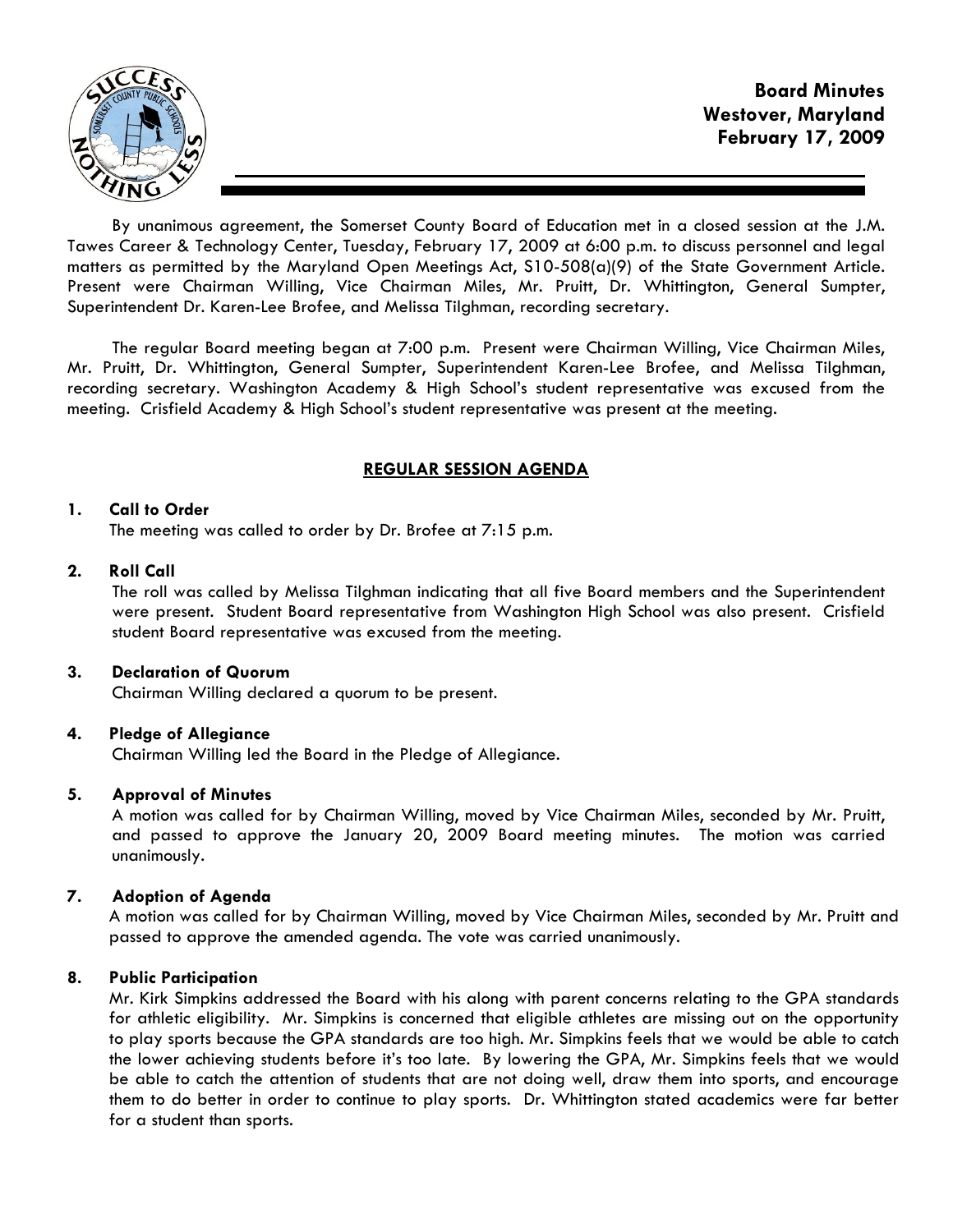It was the consensus of the Board to review the Athletic Policy and take such concerns into consideration.

# 9. Student Board Members' Report

WHS Student Representative was excused from the meeting, but sent her report to the Superintendent to report. The CHS representative provided a detailed and informational report on the southern schools and was thanked by the Board.

# 10. "Be There" Campaign

 Ms. Nelson and Ms. Scott are hosting a "Be There Campaign" encouraging parents to be there for their children. A banner was painted by Danny McCloud. A picture was taken of the banner and a PSA will be posted on WBOC. The members thanked them for the information.

# 11. DAR Essay Contest

 A Crisfield Academy & High School student was the winner of the DAR Essay Contest. This year's topic was "What message did the Ghettysburg address of 1863 send and what message can be obtained from it today." The student did a wonderful job presenting his essay to the Board members and was thanked by all. A \$50 savings bond was given as an award.

# 12. Old Business

# A. Policies

# Approval of the 500 Series Policies, Policies of Instruction (Format Revisions)

It was moved by Mr. Pruitt, seconded by Dr. Whittington, and passed to approve the following format revisions of the following #500 series policies: Policy 500-01 to 500-7, 500-9 to 500-11, 500-21 to 500-22, 500-24 to 500-25, 500-29 to 500-30, 500-32 to 500-33, and 500-36. The vote was carried unanimously.

# Approval of Policy 500 series (Substantial Revisions)

It was moved by Dr. Whittington, seconded by Vice Chairman Miles, and passed to approve revised Policy 500-8, Curriculum Programs. The vote was unanimous.

It was moved by General Sumpter, seconded by Mr. Pruitt, and passed to approve revised Policy 500-13, Semester Examinations for High School Students. The motion was carried with all Board members in agreement.

A motion was called for by Chairman Willing, moved by Vice Chairman Miles, seconded by Dr. Whittington and passed to approve revised Policy 500-18, 504 Student Guidelines. The vote was unanimous.

A motion was called for by Chairman Willing, moved by Mr. Pruitt, seconded by Dr. Whittington and passed to approve revised Policy 500-19, Instructional Goals and Learning Outcomes. The vote was unanimous.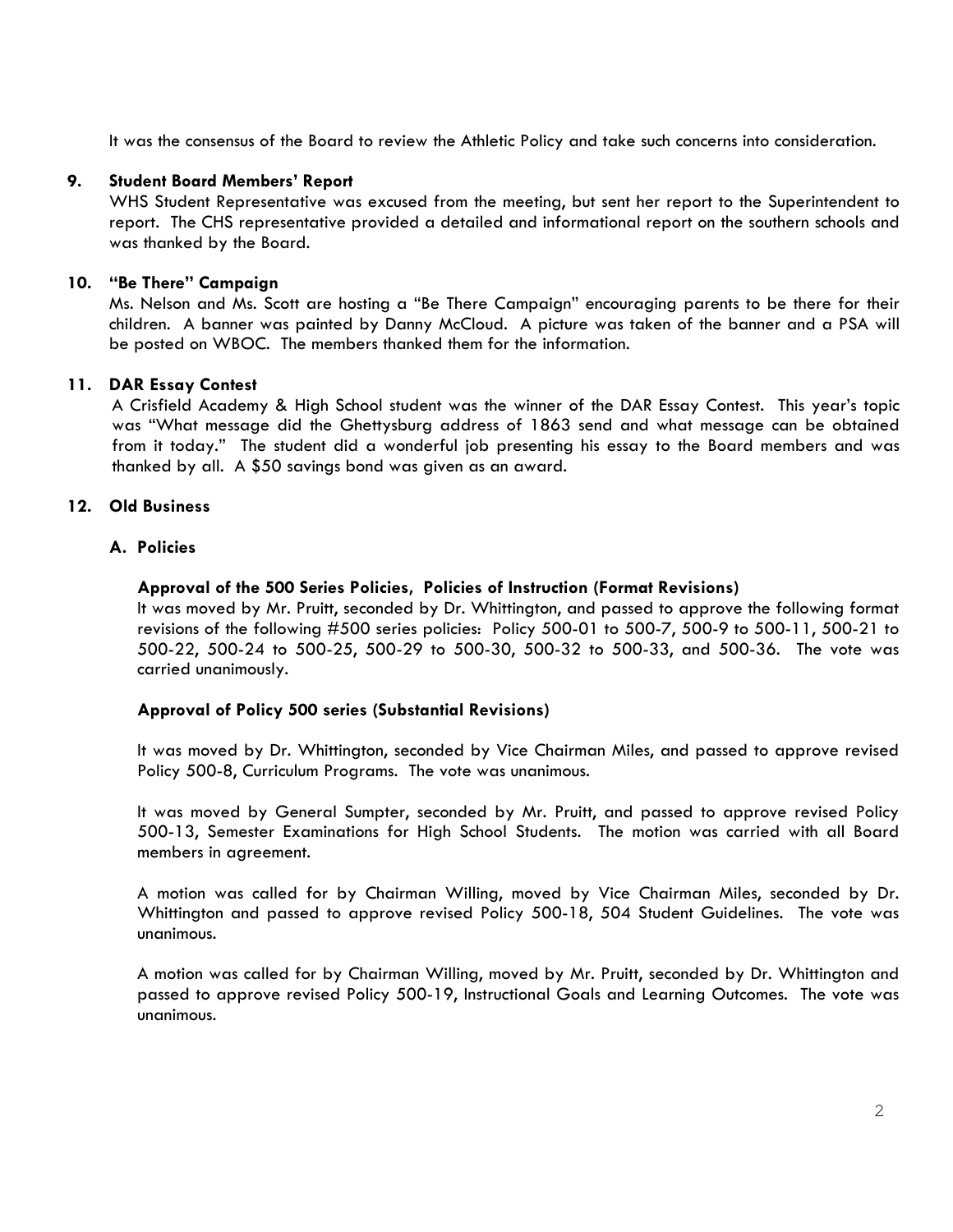It was moved by Dr. Whittington, seconded by Vice Chairman Miles and passed to approve revised Policy 500-21, Extra Curricular Activities Eligibility. The motion was carried with all Board members in agreement.

It was moved by Vice Chairman Miles, seconded by General Sumpter and passed to approve revised Policy #500-23, Secondary Promotion and Class Ranking. The motion was carried with all Board members in agreement.

It was moved by General Sumpter, seconded by Mr. Pruitt, and passed to approve revised Policy 500-26, Cooperative Work Experience. A motion was carried with all Board members in agreement.

A motion was called for by Vice Chairman Miles, moved by Dr. Whittington, and passed to approve revised Policy 500-28, Home and Hospital. The vote was unanimous.

A motion was called for by Dr. Whittington, seconded by Vice Chairman Miles, and passed to approve revised Policy 500-37, Benchmarks and Common Assessments. The vote was unanimous.

#### 600 series policies, Student Services

Ms. Carter presented the revised 600 series policies for the Board's review and study.

# B. Instructional Report (2009-2010 School Calendar)

It was moved by Mr. Pruitt, seconded by Dr. Whittington, and passed to approve the 2009-2010 School Calendar. The motion was carried unanimously.

# C. Field Trip Approval

It was moved by Dr. Whittington, seconded by Mr. Pruitt, and passed to approve the request for the baseball team to spend the night at a Kent Island Hotel in order to be at a Baltimore scrimmage the following morning at 10:00 a.m. The vote was four to one. Vice Chairman Miles opposed the request.

#### D. Human Resources – Custodial Job Descriptions

Dr. Brofee presented the revised Custodial Job Descriptions. It was moved by Dr. Whittington, seconded by Vice Chairman Miles, and passed to approve the revisions. The vote was unanimous.

#### 13. A. Monthly Finance Report

#### Monthly Finance Report

Ms. Miller provided the monthly finance and food service reports to the Board. The Board members thanked Ms. Miller for the information.

#### 2010 Budget Update

Dr. Brofee presented an update on the 2010 School Budget. The presentation detailed a breakdown of area budget cuts, staff to student ratios, our rankings and comparisons to our 24 surrounding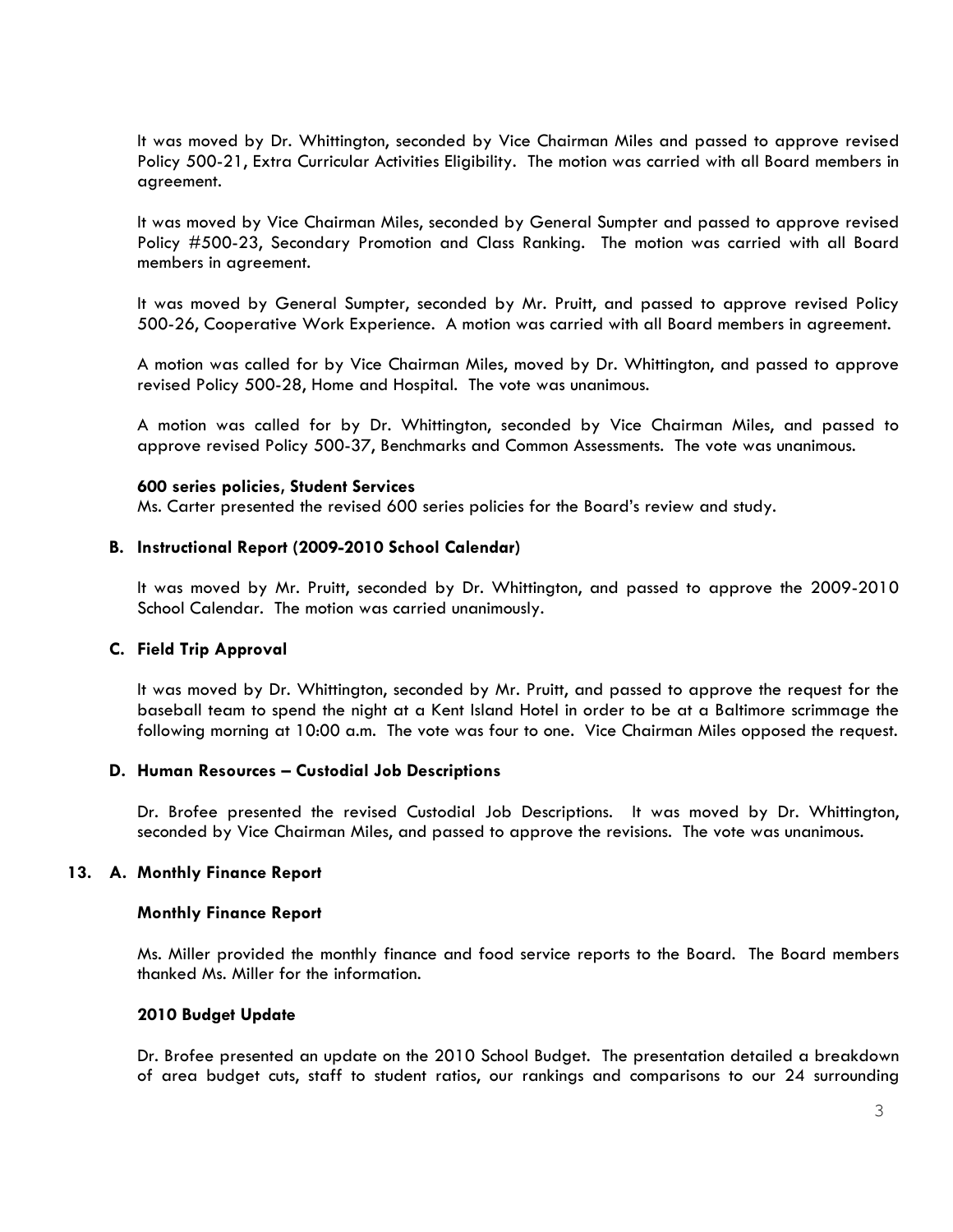counties. We are well staffed and retaining HQ educators, we have upgraded to a recruitment incentives, and are integrating technology into the classrooms. With the loss of over one million dollars it will be a significant challenge in maintaining our accomplishments. Vice Chairman Miles stated that he was pleased to see how funds are being spent in our county.

# B. Facilities and Transportation

#### Construction Management – WAHS

Mr. Daugherty presented a presentation explaining the advantages and disadvantages of choosing an At-risk Company and Agency for the WAHS project. It was moved by Mr. Pruitt, seconded by Vice Chairman Miles and passed to approve Agency as the Construction Management Company for WAHS. The vote was unanimous.

### C. 2007 Maryland Adolescent Survey

It was the consensus of the Board to table the Maryland Adolescent Survey until the March 17, 2009 Board meeting.

### D. Policies

#### 700 Series, Human Resources Student Services

The Superintendent presented the 700 series policies to the Board members for their input and upcoming revisions.

#### E. Out of County School Request

It was moved by Vice Chairman Miles, seconded by Mr. Pruitt and passed to approve an out of county parent's request for permission for their child to attend Greenwood Elementary Schools. The vote was unanimous.

It was moved by Vice Chairman Miles, seconded by Dr. Whittington, and passed to approve an out of county request of a parent to allow their child permission to attend Washington Academy and High School. The vote was unanimous.

#### F. Human Resources Progress Report

The following personnel actions were presented: Retires: Keith Good; Resignations: Cynthia Sterling; Terminations: John Borden

### Out of State Travel

Out of State Travel was presented to the Board for informational purposes only.

#### Leave of Absence Approval

It was moved by Mr. Pruitt, seconded by Vice Chairman Miles, and passed to approve Dia Liggon's